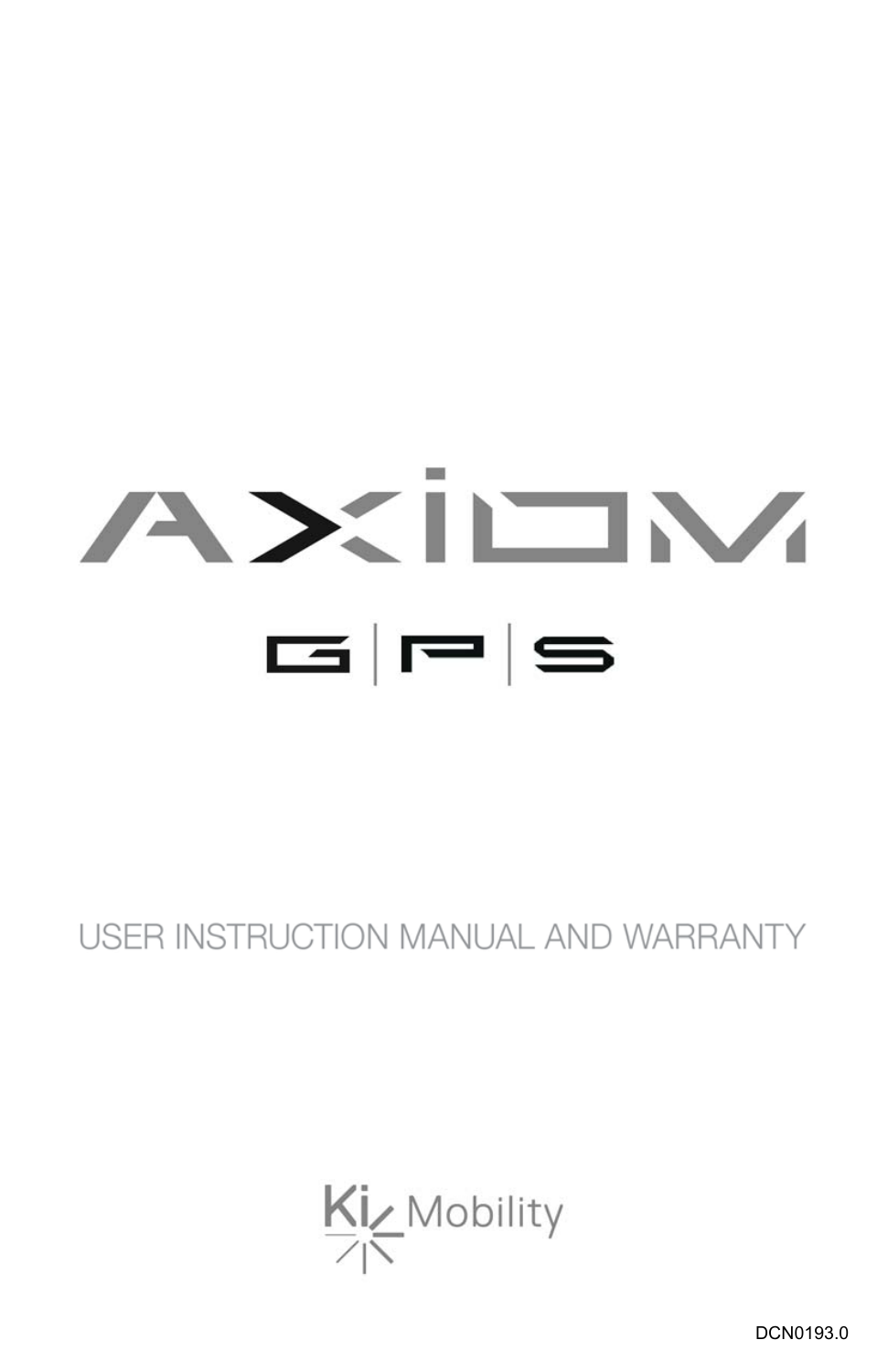# Axiom-G, Axiom-P and Axiom-S

#### IMPORTANT CONSUMER INFORMATION

**NOTICE:** This manual contains instructions for use with the Ki Mobility Axiom-G, Axiom-P and Axiom-S foam cushion products. This information must be provided to the consumer of this product. Do not remove this manual before delivery to the consumer of this product.

Supplier: This manual must be given to the consumer of this product.

Consumer: Read the entire owner's manual prior to using this product and keep on-hand for future reference.

**NOTICE:** Check all parts for shipping damage. In case of damage, DO NOT use. Contact the supplier or Ki Mobility for further instructions.

#### Cushion Features



| 11. Foam Cushion | 2. 4-Way Stretch Cover                    |
|------------------|-------------------------------------------|
| 13. Front Handle | 4. Water Resistant Zipper and Zipper Pull |

#### **MAXIMUM USER WEIGHT: 350 lbs (158 kilos)**

#### A. Selecting the Proper Seating Product

Ki Mobility recommends that you consult with a licensed clinician (i.e. Physician or therapist) trained in wheelchair seating and positioning before selecting any seating and positioning product. This will help ensure you receive the right product for your specific needs. Axiom Seating and Positioning products should only be installed by an authorized Ki Mobility supplier.

#### B. Become Familiar with this Manual

Before using this cushion, you and each person who may assist you, should read this entire owner's manual and follow all instructions. Review the Warnings often, until they are second nature to you.

#### C. Warnings

The word "WARNING" refers to a hazard or unsafe practice that may cause severe injury or death to you or to other persons.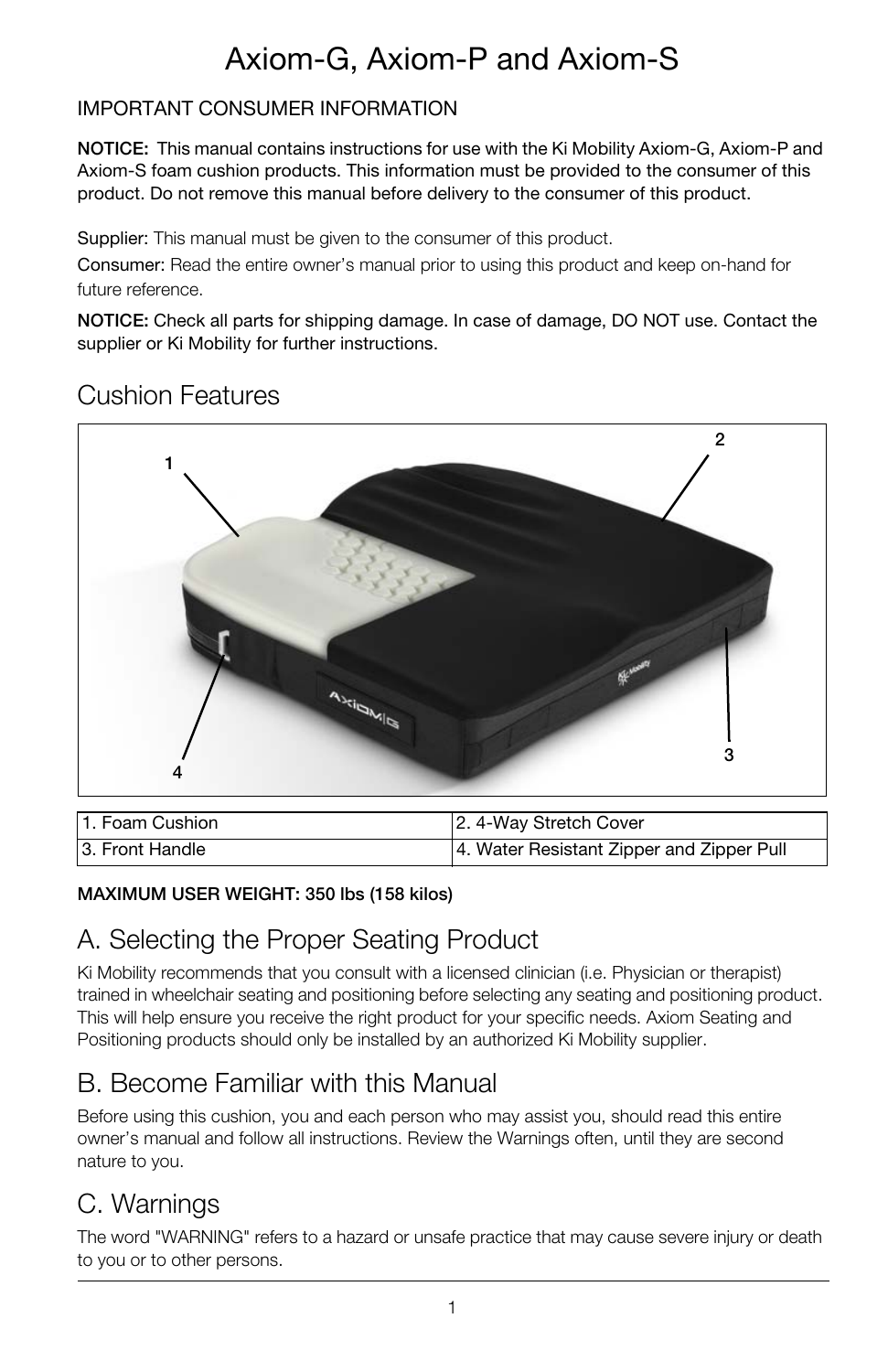### D. Check Your Skin Daily

These Axiom Seating and Positioning products are designed to improve pressure distribution and increase sitting tolerance. Whether the cushion provided will meet your individual needs cannot be assured in advance. The integrity of your skin can be affected by many aspects of your daily life and medical condition, including the use of this product. Be sure to follow any skin care regimens established by your clinician.

Users of this product should make sure their skin is inspected daily for changes. If you see changes, discontinue the use of this product immediately and consult with your clinician. A key clinical indicator of tissue breakdown is skin redness. If your skin develops redness, discontinue the use of this product immediately and consult your clinician. Be especially careful to inspect the areas related to the bony prominences of the pelvis such as your trochanters and ischial tuberosities.

# A WARNING A

**WARNING:** Failure to perform proper skin inspection or continuing to use a cushion after skin changes are present can affect your skin integrity, resulting in serious injury or death.

E. General Warnings

# A WARNING A

**WARNING:** Do not use or install this cushion without first reading and understanding this manual. Please contact your authorized Ki Mobility supplier or your clinician if you are unable to understand the Warnings and Instructions. Failure to do so could result in serious injury or death.

# **A WARNING A**

**WARNING:** The adhesive on hook and loop closures (commonly known as "Velcro") may degrade over time and reduce its ability to secure the cushion. This could cause you to fall from your wheelchair, resulting in serious injury.

# A WARNING A

**WARNING:** The installation of a cushion on a wheelchair could affect the center of gravity of the wheelchair. Changes in your center of gravity may affect your stability in your wheelchair, resulting in tipping over or falling from your wheelchair which may result in serious injury. Always review the instructions for use of your wheelchair to see if changes to the wheelchair may be needed to provide sufficient stability after adding a cushion.

# A WARNING A

**WARNING:** The integrity of your skin can be effected by many aspects of your daily life and medical condition, including the use of this product. Be sure to follow any skin care regimens established by your clinician. Consumers of this product should make sure their skin is inspected routinely for changes as directed by their clinician. Failure to do so could result in serious injury or death.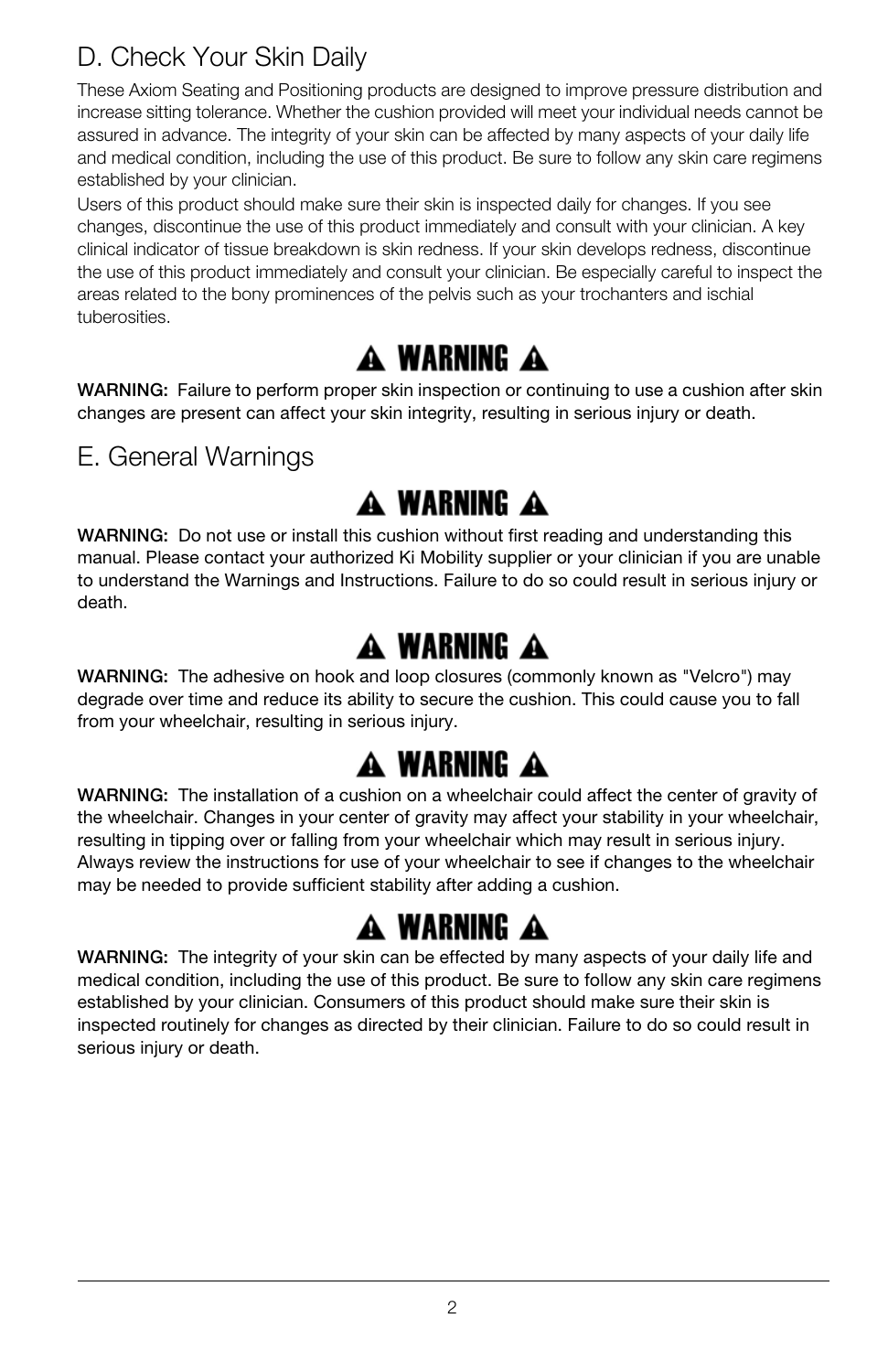## F. Protecting Your Cushion

Avoid prolonged exposure to adverse environmental conditions. This may include excessive exposure to sunlight and temperatures, either hot or cold. This can result in the degradation of the performance of your cushions.



**WARNING:** Failure to protect your cushion may lead to changes that can affect your skin integrity, resulting in serious injury or death.

Although your cushion has been manufactured in accordance with its labeled flammability standards, you should avoid exposing your cushion to open flames or extreme heat sources such as a burning cigarette. This may cause your cushion to ignite or emit harmful gases.

# A WARNING A

**WARNING:** Failure to protect your cushion from extreme heat may cause your cushion to ignite or emit harmful gases, resulting in serious injury or death.

#### G. Obstructions

To ensure your cushion works effectively, avoid obstructions between your bottom and your cushion. Failure to do so will lessen the effectiveness of the product, potentially causing pressure points on the skin and body.

# A WARNING A

**WARNING:** Pressure points can affect your skin integrity, resulting in serious injury or death.

#### H. Cover Orientation

Your cushion was designed to be sat on in a specific orientation and it must be placed properly in your wheelchair with the cover oriented correctly with the foam base. It is labeled to indicate the proper orientation.



## **A WARNING A**

**WARNING:** Failure to properly orient the cushion and cover can affect your skin integrity, resulting in serious injury or death.

# Set-Up, Adjustment and Care

#### A. Fitting Your Cushion and Wheelchair

#### 1. Initial Cushion Set-Up Without User in Seated Position

• In determining the right cushion for you, ensure the dimensions are appropriate considering the width and length of your wheelchair sling or seat pan. If you are unsure, consult your authorized Ki Mobility supplier or your clinician.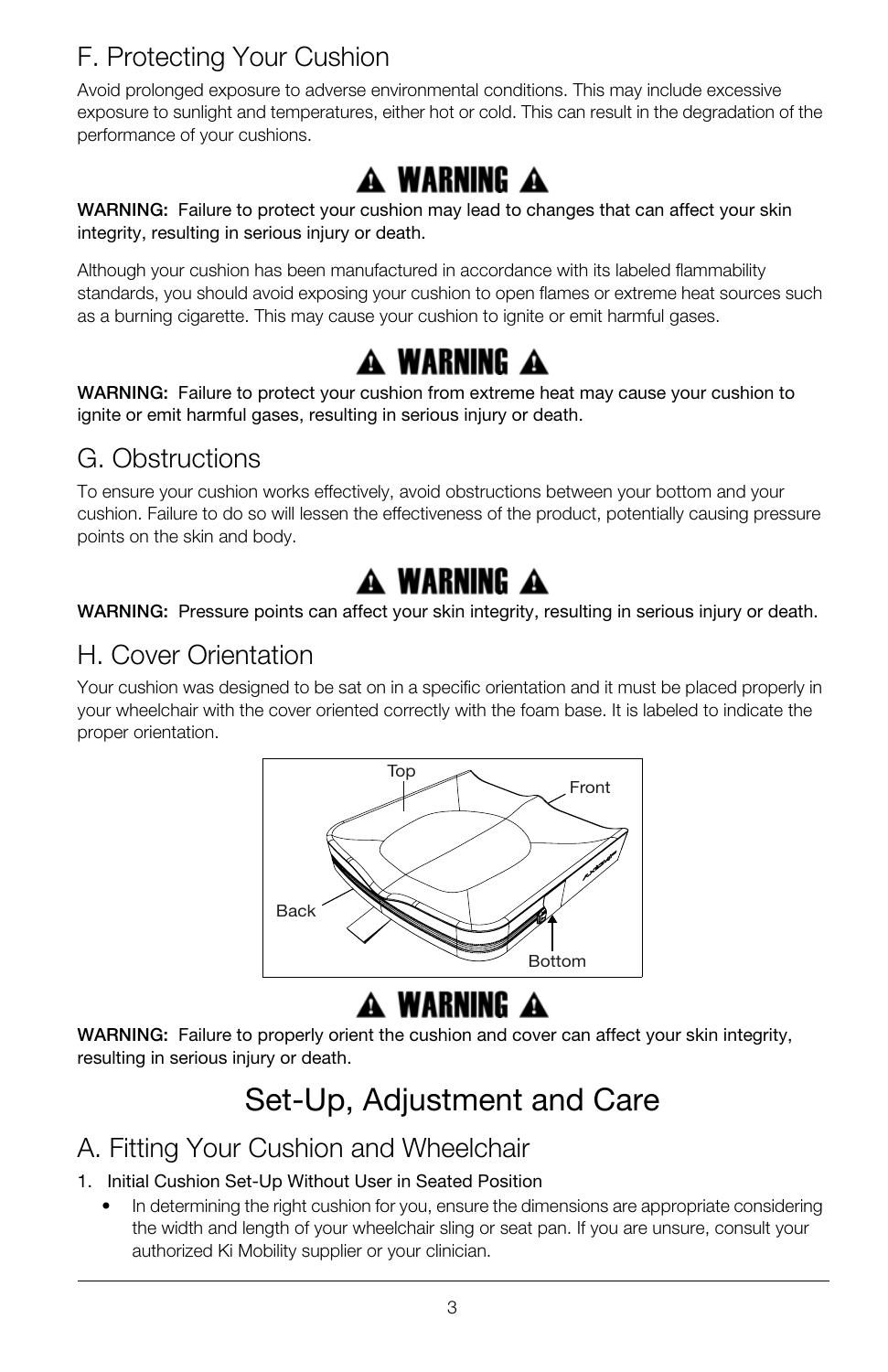- Place the cushion in the chair with the material identification tags facing the rear of the chair and the cushion handle oriented toward the front of the chair. The non-skid texture should be facing the seat sling or seat pan on your wheelchair.
- It is important that during normal use the cushion is retained in the wheelchair. It is also important that the cushion is not displaced during transfers that might cause you to slip or fall. Your cushion has hook and loop closures and a non-skid bottom to facilitate retention in a wheelchair. Ensure the cushion hook and loop closures align and mate with the wheelchair hook and loop closures. If your wheelchair sling or seat pan does not have hook and loop closures, or they do not align with the cushion, you should consult your authorized Ki Mobility supplier or your clinician to ensure the cushion is appropriate.



# A WARNING A

**WARNING:** Failure to properly select a cushion that fits your wheelchair can affect your skin integrity which can result in serious injury or death.

## A WARNING A

**WARNING:** Failure to properly orient the cushion and cover can affect your skin integrity which can result in serious injury or death.

## A WARNING A

**WARNING:** Failure to properly select the cushion and cover that can be retained in the wheelchair can cause you to fall from your wheelchair, resulting in serious injury.

## A WARNING A

**WARNING:** Avoid using the cushion on overly stretched seat sling upholstery. Stretched upholstery does not provide adequate support for the cushion and improper positioning may result. This can affect your skin integrity, resulting in serious injury or death.

- 2. Wheelchair Set-Up and Adjustment for your Cushion
	- a. Ensure hips are placed properly in the back of the wheelchair and cushion as directed by your authorized Ki Mobility supplier or your clinician.
	- b. Ensure your footrests are adjusted to the proper height, as directed by your authorized Ki Mobility supplier or your clinician.
	- c. Ensure your back support is properly positioned and adjusted for your seated posture, as directed by your authorized Ki Mobility supplier or your clinician.

## **A WARNING A**

**WARNING:** Failure to ensure that the wheelchair is properly adjusted for use with the cushion can affect your skin integrity, resulting in serious injury or death.